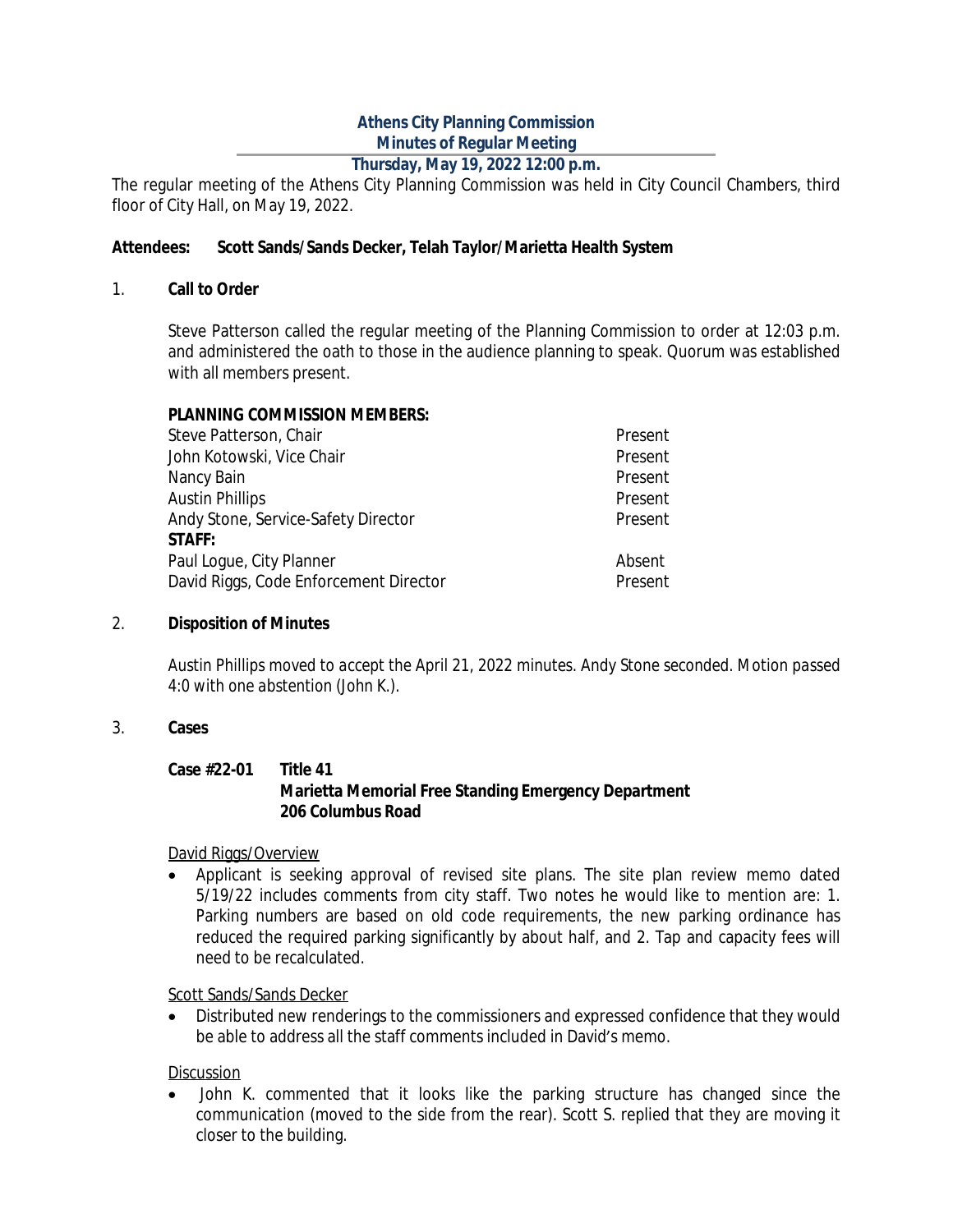- John K. asked if they are adding to the number of layers on the parking deck. Telah T. replied that no changes are being made to the parking deck.
- John K. asked if the garage structure was going to be phased in and if the back part was going to be elevated over the floodway. Scott S. confirmed the phasing and that it would be elevated.
- Telah T. noted that they have a new color scheme since the communication as well.
- Steve P. asked if they had any energy efficient features. Telah T. replied that they are considering solar panels.
- John K. commented that Phase 1 includes the 1<sup>st</sup> two stories and then two more stories will be added in Phase 2.
- Steve P. noted that some of the changes were made to accommodate the fire department's requirement to have clear access to the back and sides. Scott S. said that they have moved the structure 4 ft. closer to Columbus Road.
- Austin P. asked why the helipad was so elevated. Telah T. said it had to do with flight lines. The alternative was to not have a helipad but they wanted to have that feature.
- Andy S. observed that the large storm tunnel will be moved to the southeast. There was a storm tunnel issue before, that ended up in court. It looks like their plans address this but he asked that they keep this in mind during construction for any unforeseen issues that may be uncovered.
- Andy S. referred to the staff comments in the May 19<sup>th</sup> memo and noted that the lift station capacity comment is a problem that will be addressed by city staff.
- Andy S. pointed out that the city is planning a future project (applying for a small cities grant) along Columbus Road, which may impact the parking spaces along the front of the building, however, the ROW is 160 ft. along portions of Columbus Road so it is not likely to occur.
- Steve P. commented that gateways into the city (like Columbus Road) are always foremost in their minds. The small cities grant that they are applying for would be for 2026 construction.
- Andy S. reiterated one of the staff comments about a revised traffic study. This will need to be undertaken and submitted.
- Scott S. commented about the FEMA approval status. They have had a back and forth dialogue with FEMA, and some struggles with the computer models. They are submitting to FEMA for final approval soon.
- Andy S. noted that FEMA has been working on the new maps since 2009. Hopefully new maps will be available within a year, but in the meantime folks are forced to use the current (outdated) maps.

*Andy S. moved to approve Case #22-01 contingent that the staff notes are satisfactorily addressed. Austin P. seconded the motion. All present voted aye, motion passed 5:0.*

#### 4. **Communications**

None

#### 5. **Report from City Planner and Director of Code Enforcement**

#### City Planner's Office Solar Zoning Report

• Andy S. noted that the City Planner and his intern have been researching large scale solar zoning. This will be presented at a later meeting.

#### David Riggs